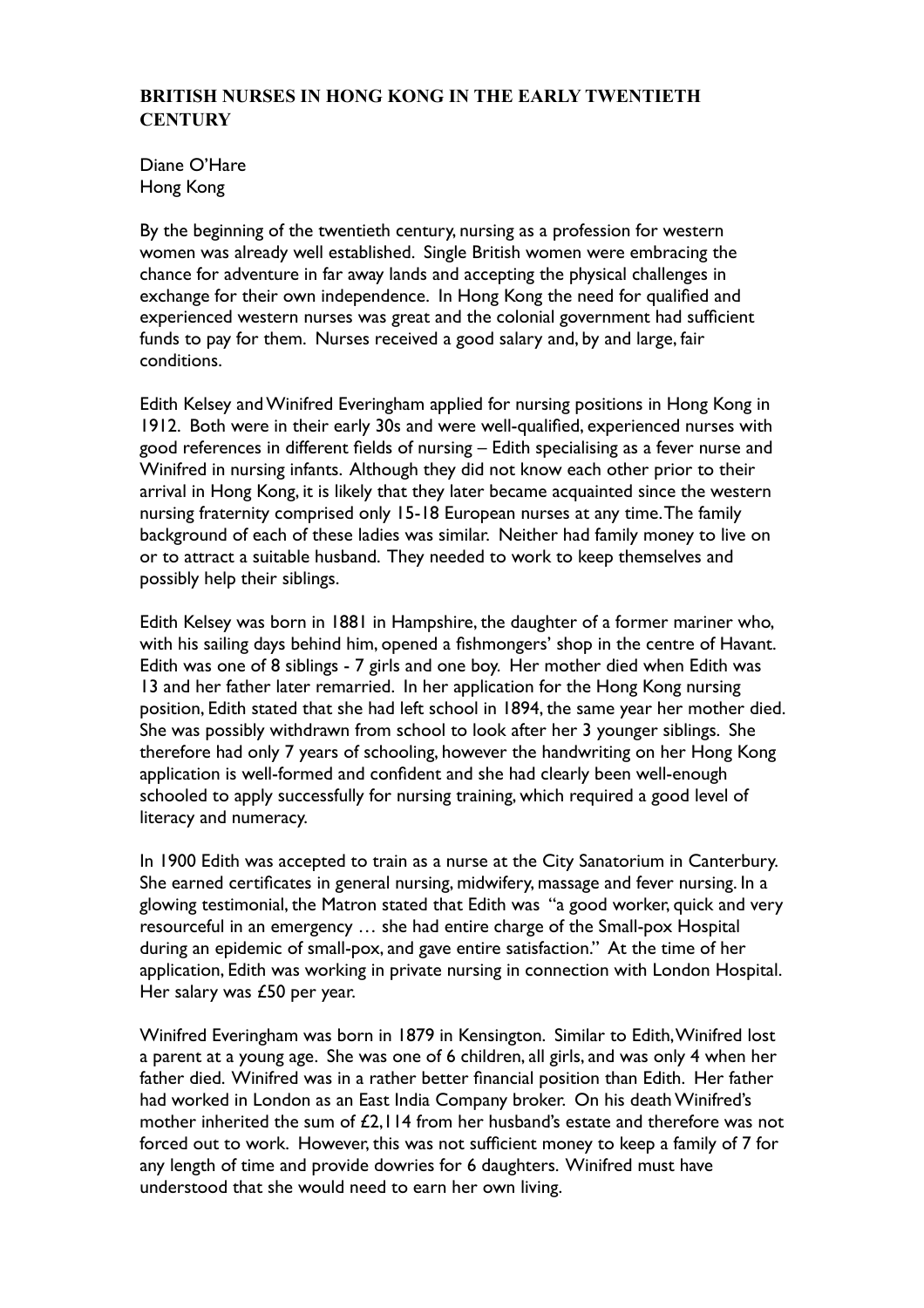Winifred was educated at a private ladies school in West Sussex where she was a residential governess, in other words she was paying for her education by teaching younger children in the school. In 1899 at the age of 20 she began training as a nurse, first at the Children's Hospital in East London, and later at St George's Hospital, Hyde Park Corner and the Infants' Hospital, Vincent's Square. Most of her training and experience was in the nursing of infants. However in 1908, Winifred joined the Navy Nursing Service and was posted to the Royal Hospital, Haslar in Hampshire where she remained for only 9 months. In her Hong Kong application she stated that she "left … because she did not like the work". The interviewing committee were not happy with this explanation so Winifred explained that there had been very little nursing to do, which was corroborated by her referees.

The Hong Kong application process for nurses was rigorous as their application forms, which still exist in the Colonial Office papers, show. Successful applicants needed to be well trained and hold validating certificates, have at least 5 years experience and supply good references from their employers. Having been interviewed and deemed successful candidates, the final hurdle was to pass a medical examination by a doctor in Britain designated by the Hong Kong Government.

This accomplished, they were then invited to sign a contract of employment. In 1912 the standard contact set the starting salary at £110 per annum, the term of employment was 3 years. A first class sea passage to Hong Kong was allocated, even though male government employees of a similar rank were given 2<sup>nd</sup> class passages. This was most likely as a result of their being single, unaccompanied women and their safety could be more easily assured in  $1<sup>st</sup>$  class. The nurses were also provided with furnished quarters at the hospital as well as uniforms, laundry services, fuel, lighting and servants to attend to their requirements.

If a nurse made the choice not to serve the full 3-year term she would be obliged to pay back the cost of her passage to Hong Kong thereby giving a financial incentive to stay for the full contract term. Should a nurse sign on for a further 3 years she would be eligible for a salary increase to £130 per annum. A further 3-year contract would attract a salary of £150 per annum and the right to be placed on the pensionable establishment of the Colony.

Hong Kong residents were able to choose, rather than be admitted to hospital, to be nursed in their own homes. The employment of private nurses was a pattern established in the nineteenth century when many hospitals were unpleasant and sometimes dangerous places. In the 1920s the government fee for this service was \$200 per 30-day month. If the patient could not provide food and lodging for the nurse extra fees were charged and the nurse was billeted at the nearest hospital. It was mandatory for all new nurses arriving in Hong Kong to serve a term nursing in private homes. Their contracts stated, "You will be primarily employed in private nursing but when no so engaged you may be employed in any of the hospital of the colony." The fact that private nursing was made conditional before nurses could be transferred to a hospital may demonstrate that private nursing was not popular with the nurses. Some reasons for why this may have been the possible loneliness of working without hospital colleagues, maybe not being treated well in the household [i.e. not being a servant but also not having equality with household members], not being able to learn new procedures as one would in the hospital environment.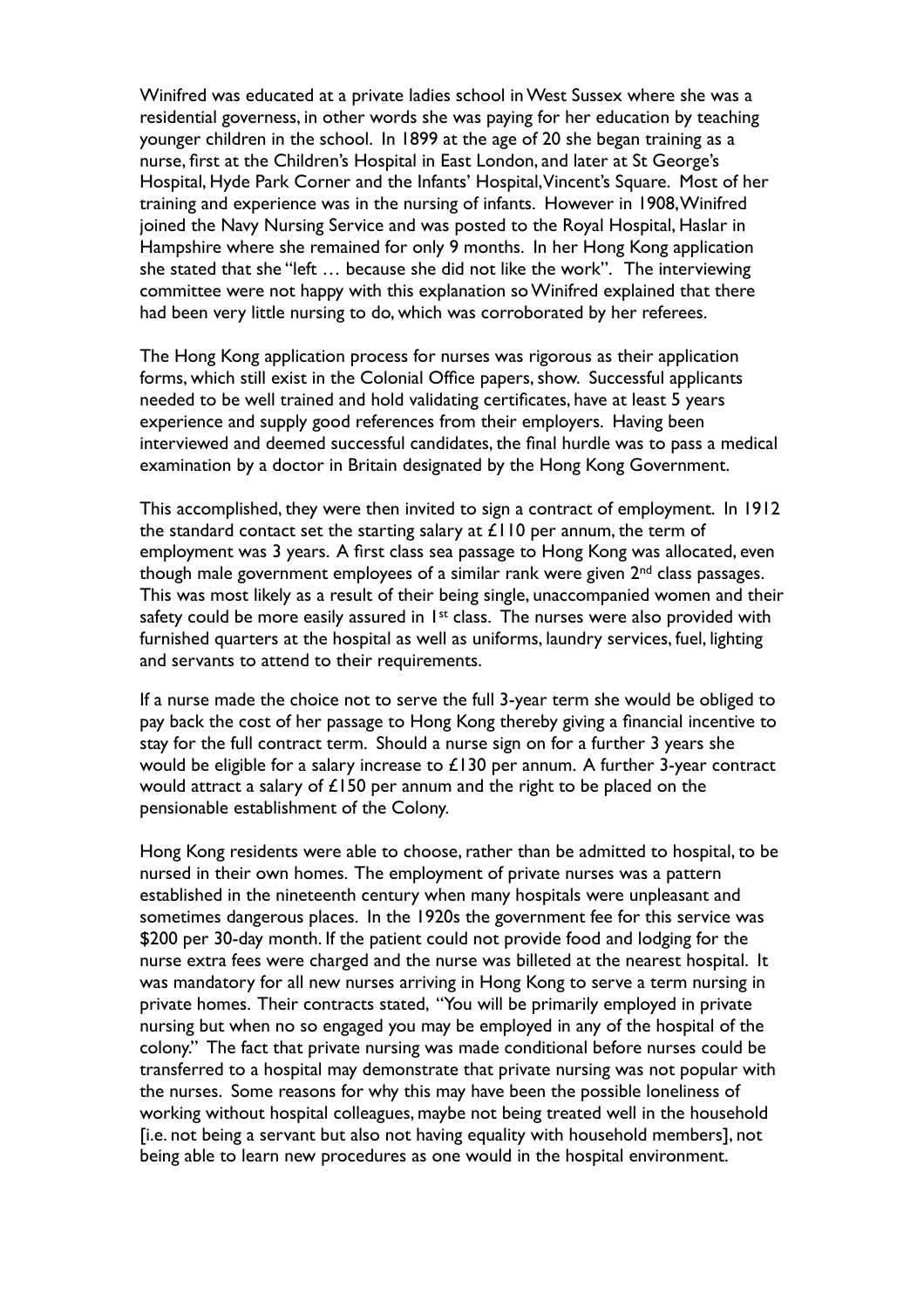Edith, who was appointed on 7 April 1912, served as a private nurse until 26 January 1913, a period of almost 10 months. She was then assigned to the Victoria Hospital for Women and Children, in Barker Road on the Peak. This is a little odd since it was Winifred who was a trained paediatric nurse. However it seems that nurses were not assigned for their specialty.



Victoria Hospital for Women and Children, Barker Road, The Peak

Winifred who was appointed on 3 September 1912 worked as a private nurse for a period of 14½ months, until 14 November 1913 when she was transferred to the Government Civil Hospital in Hospital Road, Sai Ying Pun.



Government Civil Hospital

The government hospitals had nurses quarters attached. For the most part these hospitals were said to be well appointed and equipped. Kennedy Town Hospital on the Praya was probably a less desirable posting for nurses. It was primarily an infectious diseases hospital and had a western matron and 3 or 4 western nursing sisters. The staff quarters were built in 1910, but in the Budget Report for 1925, Mr. Holyoak painted a gloomy picture of working in this hospital. "Under no circumstances can the conditions … be considered favourable to recovery from serious illness, and in this connection we would pay a well deserved tribute to the Matron and Nursing staff there, whose labours under most trying conditions especially during the heat of summer – cannot be too highly commended, and we consider the scale of pensions upon which they retire needs substantial increase, and trust the Government will assure us that this shall be gone into and revised